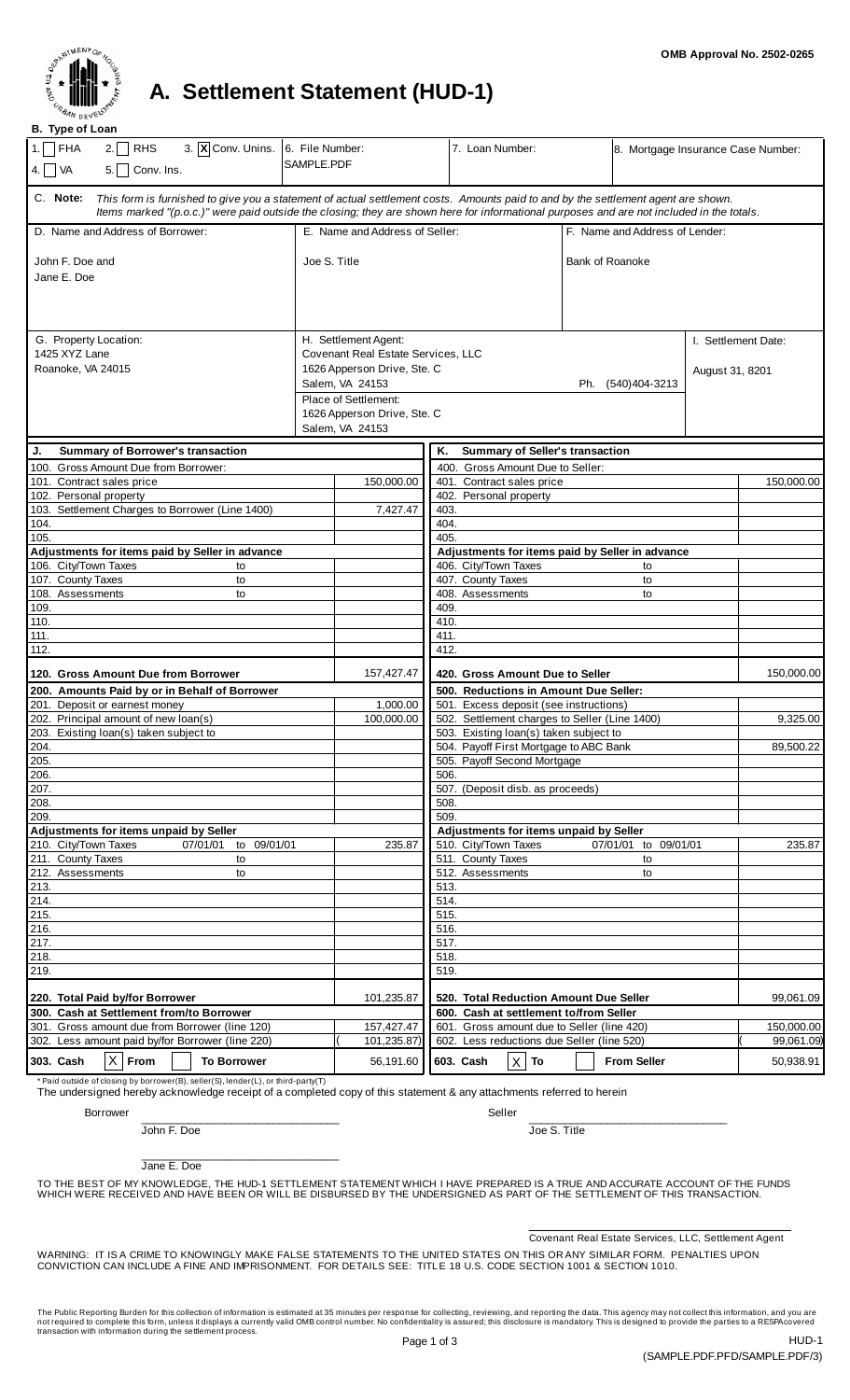| L. Settlement Charges                                                                                         |                   |            |            |
|---------------------------------------------------------------------------------------------------------------|-------------------|------------|------------|
| 700. Total Real Estate Broker Fees<br>\$9,000.00                                                              |                   | Paid From  | Paid From  |
| Division of commission (line 700) as follows:                                                                 |                   | Borrower's | Seller's   |
| 701. \$9,000.00<br>to ReMax                                                                                   |                   | Funds at   | Funds at   |
| 702. \$<br>to                                                                                                 |                   | Settlement | Settlement |
| 703. Commission paid at settlement                                                                            |                   |            | 9,000.00   |
| 704.                                                                                                          |                   |            |            |
| 800. Items Payable in Connection with Loan                                                                    |                   |            |            |
| 801. Our origination charge<br>\$<br>1,000.00                                                                 | (from GFE $#1$ )  |            |            |
| \$<br>802. Your credit or charge (points) for the specific interest rate chosen                               | (from GFE #2)     |            |            |
| 803. Your adjusted origination charges                                                                        | (from GFE #A)     | 1,000.00   |            |
| 804. Appraisal fee<br>to Appraisers United                                                                    | (from GFE #3)     | 400.00     |            |
| to Credit Solutions<br>805. Credit Report                                                                     | (from $GFE$ #3)   | 45.00      |            |
| 806. Tax service<br>to                                                                                        | (from GFE $#3$ )  |            |            |
| 807. Flood certification<br>to                                                                                | (from GFE $#3$ )  |            |            |
| 808.                                                                                                          | (from GFE $#3$ )  |            |            |
| 809.                                                                                                          | (from $GFE$ #3)   |            |            |
| 810.                                                                                                          | (from GFE $#3$ )  |            |            |
| 811.                                                                                                          | (from GFE #3)     |            |            |
| 900. Items Required by Lender to Be Paid in Advance                                                           |                   |            |            |
| 901. Daily interest charges from<br>08/31/15<br>to 09/01/15<br>$0 @$ \$/day                                   | (from GFE $#10$ ) |            |            |
| 902. Mortgage insurance premium for<br>months to                                                              | (from GFE $#3$ )  |            |            |
| 1.0 years to Elephant Insurance<br>903. Homeowner's insurance for                                             | (from GFE #11)    | 1,750.00   |            |
| 904.                                                                                                          | (from GFE #11)    |            |            |
| 905.                                                                                                          | (from GFE #11)    |            |            |
| 1000. Reserves Deposited with Lender                                                                          |                   |            |            |
| 1001. Initial deposit for your escrow account                                                                 | (from GFE #9)     | 1,322.14   |            |
| 1002. Homeowner's insurance<br>@<br>\$<br>month<br>3.000<br>months<br>145.83 per                              | \$<br>437.49      |            |            |
| @ \$<br>month<br>1003. Mortgage insurance<br>months<br>per                                                    | \$                |            |            |
| 1004. Property taxes                                                                                          | \$                |            |            |
| 1005. Property Taxes<br>@ \$<br>5.000<br>176.93 per<br>month<br>months                                        | \$<br>884.65      |            |            |
| 1006.<br>@<br>months<br>-\$<br>month<br>per                                                                   | \$                |            |            |
| 1007.<br>@<br>months<br>- \$<br>month<br>per                                                                  | \$                |            |            |
| 1008.                                                                                                         | \$                |            |            |
| 1009. Aggregate Adjustment                                                                                    | \$                |            |            |
| 1100. Title Charges                                                                                           |                   |            |            |
| 1101. Title services and lender's title insurance                                                             | (from GFE #4)     | 893.00     |            |
| 1102. Settlement or closing fee                                                                               | \$                |            |            |
| 1103. Owner's title insurance to Fidelity National Title Insurance Company                                    | (from GFE $#5$ )  | 585.00     |            |
| 1104. Lender's title insurance to Fidelity National Title Insurance Company                                   | \$<br>208.00      |            |            |
| 1105. Lender's title policy limit<br>\$<br>100,000.00                                                         |                   |            |            |
| 1106. Owner's title policy limit<br>\$<br>150,000.00                                                          |                   |            |            |
| 1107. Agent's portion of the total title insurance premium<br>to Covenant Real Estate Services, LLC           | \$<br>594.75      |            |            |
| 1108. Underwriter's portion of the total title insurance premium to Fidelity National Title Insurance Company | \$<br>198.25      |            |            |
| 1109. Deed Preparation<br>to Sam Jones Esq                                                                    | \$                |            | 100.00     |
| 1110.                                                                                                         | \$                |            |            |
| 1111.                                                                                                         | \$                |            |            |
| 1112.                                                                                                         | \$                |            |            |
| 1113.                                                                                                         | \$                |            |            |
| 1200. Government Recording and Transfer Charges                                                               |                   |            |            |
| 1201. Government recording charges<br>to Clerk of the Circuit Court                                           | (from GFE #7)     | 99.00      |            |
| Mortgage \$<br>1202. Deed \$<br>43.00<br>56.00<br>Releases \$                                                 | Other \$          |            |            |
| to Clerk of the Circuit Court<br>1203. Transfer taxes                                                         | (from GFE #8)     | 833.33     |            |
| 1204. City/County tax/stamps<br>Grantee Tax \$<br>125.00<br>Grantee Tax \$<br>83.33                           |                   |            |            |
| 375.00<br>1205. State tax/stamps<br>Grantee Tax \$<br>Grantee Tax \$<br>250.00                                |                   |            |            |
| 1206. Grantor Deed Recording Tax<br>to Clerk of the Circuit Court                                             |                   |            | 150.00     |
| 1207.<br>1300. Additional Settlement Charges                                                                  |                   |            |            |
| 1301. Required services that you can shop for                                                                 | (from GFE #6)     | 500.00     |            |
| 1302. Survey<br><b>Top Surveyors</b><br>to                                                                    | \$<br>500.00      |            |            |
| 1303. Pest Inspection<br>to Pest Control Inc                                                                  | \$                |            | 75.00      |
| 1304.                                                                                                         | \$                |            |            |
| 1305.                                                                                                         | \$                |            |            |
| 1400. Total Settlement Charges (enter on lines 103, Section J and 502, Section K)                             |                   | 7,427.47   | 9,325.00   |
|                                                                                                               |                   |            |            |

\* Paid outside of closing by borrower(B), seller(S), lender(L), or third-party(T)

By signing page 1 of this statement, the signatories acknowledge receipt of a completed copy of page 2 & 3 of this three page statement.

Covenant Real Estate Services, LLC, Settlement Agent

Certified to be a true copy.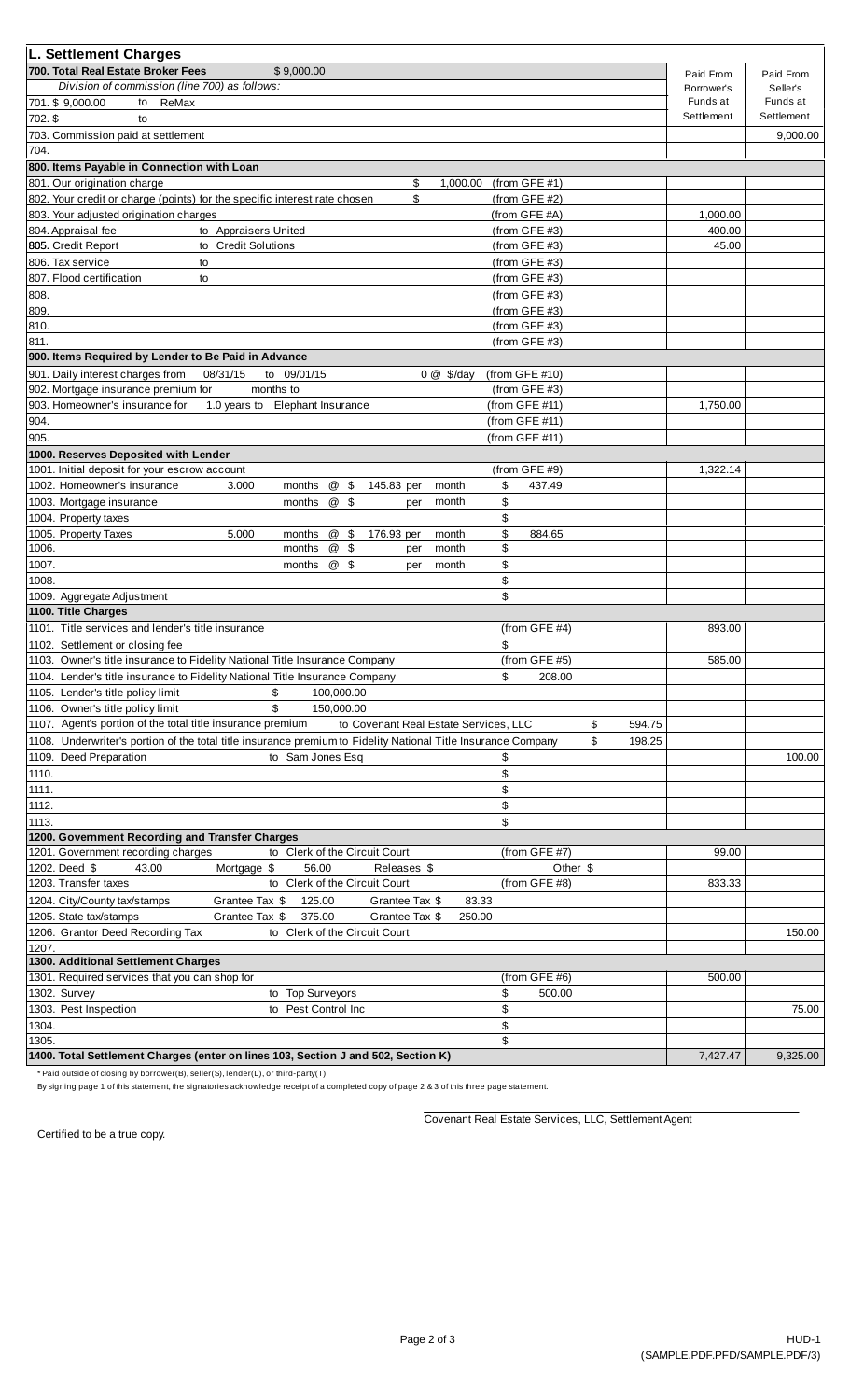| <b>Charges That Cannot Increase</b><br><b>HUD-1 Line Number</b><br>Our origination charge<br># 801<br># 803<br>Your adjusted origination charges<br><b>Transfer taxes</b><br>#1203<br>Charges That in Total Cannot Increase More than 10%<br>Government recording charges<br>#1201<br># 804<br>Appraisal fee<br>Credit report<br># 805<br>Title services and lender's title insurance<br>#1101<br>Owner's title insurance to Fidelity National Title Insurance Comp<br>#1103<br>Increase between GFE and HUD-1 Charges | 1,000.00<br>1,000.00                                                                                                                                                                                                                                                                                                                                                                                                                      | <b>Good Faith Estimate</b><br>HUD-1 |  |  |  |
|------------------------------------------------------------------------------------------------------------------------------------------------------------------------------------------------------------------------------------------------------------------------------------------------------------------------------------------------------------------------------------------------------------------------------------------------------------------------------------------------------------------------|-------------------------------------------------------------------------------------------------------------------------------------------------------------------------------------------------------------------------------------------------------------------------------------------------------------------------------------------------------------------------------------------------------------------------------------------|-------------------------------------|--|--|--|
|                                                                                                                                                                                                                                                                                                                                                                                                                                                                                                                        |                                                                                                                                                                                                                                                                                                                                                                                                                                           |                                     |  |  |  |
|                                                                                                                                                                                                                                                                                                                                                                                                                                                                                                                        |                                                                                                                                                                                                                                                                                                                                                                                                                                           | 1,000.00                            |  |  |  |
|                                                                                                                                                                                                                                                                                                                                                                                                                                                                                                                        |                                                                                                                                                                                                                                                                                                                                                                                                                                           | 1,000.00                            |  |  |  |
|                                                                                                                                                                                                                                                                                                                                                                                                                                                                                                                        | 833.33                                                                                                                                                                                                                                                                                                                                                                                                                                    | 833.33                              |  |  |  |
|                                                                                                                                                                                                                                                                                                                                                                                                                                                                                                                        |                                                                                                                                                                                                                                                                                                                                                                                                                                           |                                     |  |  |  |
|                                                                                                                                                                                                                                                                                                                                                                                                                                                                                                                        | <b>Good Faith Estimate</b>                                                                                                                                                                                                                                                                                                                                                                                                                | <b>HUD-1</b>                        |  |  |  |
|                                                                                                                                                                                                                                                                                                                                                                                                                                                                                                                        | 99.00<br>350.00                                                                                                                                                                                                                                                                                                                                                                                                                           | 99.00<br>400.00                     |  |  |  |
|                                                                                                                                                                                                                                                                                                                                                                                                                                                                                                                        | 55.00                                                                                                                                                                                                                                                                                                                                                                                                                                     | 45.00                               |  |  |  |
|                                                                                                                                                                                                                                                                                                                                                                                                                                                                                                                        | 785.00                                                                                                                                                                                                                                                                                                                                                                                                                                    | 893.00                              |  |  |  |
|                                                                                                                                                                                                                                                                                                                                                                                                                                                                                                                        | 600.00                                                                                                                                                                                                                                                                                                                                                                                                                                    | 585.00                              |  |  |  |
|                                                                                                                                                                                                                                                                                                                                                                                                                                                                                                                        |                                                                                                                                                                                                                                                                                                                                                                                                                                           |                                     |  |  |  |
|                                                                                                                                                                                                                                                                                                                                                                                                                                                                                                                        | 1,889.00<br>Total                                                                                                                                                                                                                                                                                                                                                                                                                         | 2,022.00                            |  |  |  |
|                                                                                                                                                                                                                                                                                                                                                                                                                                                                                                                        | \$                                                                                                                                                                                                                                                                                                                                                                                                                                        | 133.00 or<br>7.04%                  |  |  |  |
| <b>Charges That Can Change</b>                                                                                                                                                                                                                                                                                                                                                                                                                                                                                         | <b>Good Faith Estimate</b>                                                                                                                                                                                                                                                                                                                                                                                                                | <b>HUD-1</b>                        |  |  |  |
| Initial deposit for your escrow account<br>#1001                                                                                                                                                                                                                                                                                                                                                                                                                                                                       | 1,322.14                                                                                                                                                                                                                                                                                                                                                                                                                                  | 1,322.14                            |  |  |  |
| Homeowner's insurance<br># 903                                                                                                                                                                                                                                                                                                                                                                                                                                                                                         | 1,750.00                                                                                                                                                                                                                                                                                                                                                                                                                                  | 1,750.00                            |  |  |  |
| #1302<br>Survey                                                                                                                                                                                                                                                                                                                                                                                                                                                                                                        | 550.00                                                                                                                                                                                                                                                                                                                                                                                                                                    | 500.00                              |  |  |  |
| Loan Terms                                                                                                                                                                                                                                                                                                                                                                                                                                                                                                             |                                                                                                                                                                                                                                                                                                                                                                                                                                           |                                     |  |  |  |
| Your initial loan amount is<br>\$100,000.00                                                                                                                                                                                                                                                                                                                                                                                                                                                                            |                                                                                                                                                                                                                                                                                                                                                                                                                                           |                                     |  |  |  |
|                                                                                                                                                                                                                                                                                                                                                                                                                                                                                                                        |                                                                                                                                                                                                                                                                                                                                                                                                                                           |                                     |  |  |  |
| 30.00 years<br>Your Ioan term is                                                                                                                                                                                                                                                                                                                                                                                                                                                                                       |                                                                                                                                                                                                                                                                                                                                                                                                                                           |                                     |  |  |  |
| 4.5000 %<br>Your initial interest rate is                                                                                                                                                                                                                                                                                                                                                                                                                                                                              |                                                                                                                                                                                                                                                                                                                                                                                                                                           |                                     |  |  |  |
| Your initial monthly amount owed for principal, interest and<br>any mortgage insurance is<br>Principal<br> X <br>Interest<br>$\overline{\mathsf{x}}$                                                                                                                                                                                                                                                                                                                                                                   | \$506.69 includes<br>Mortgage Insurance                                                                                                                                                                                                                                                                                                                                                                                                   |                                     |  |  |  |
| $\vert x \vert$<br>Can your interest rate rise?<br>by $\overline{\phantom{a}}$                                                                                                                                                                                                                                                                                                                                                                                                                                         | No $\parallel$ Yes, it can rise to a maximum of $\_\_\_\_\_\$ %. The first<br>change will be on _______ and can change again every ___ months after<br>__________. Every change date, your interest rate can increase or decrease<br>_%. Over the life of the loan, your interest rate is guaranteed<br>to never be lower than _________% or higher than _________%.                                                                      |                                     |  |  |  |
| $\vert$ X<br>Even if you make payments on time, can your loan balance rise?<br>Yes, it can rise to a maximum of \$<br>No.                                                                                                                                                                                                                                                                                                                                                                                              |                                                                                                                                                                                                                                                                                                                                                                                                                                           |                                     |  |  |  |
| $\overline{\mathsf{x}}$<br>Even if you make payments on time, can your monthly<br>No<br>amount owed for principal, interest, and mortgage insurance rise?                                                                                                                                                                                                                                                                                                                                                              | Yes, the first increase can be on ________ and the monthly<br>amount owed can rise to \$<br>The maximum it can ever rise to is \$                                                                                                                                                                                                                                                                                                         |                                     |  |  |  |
| Does your loan have a prepayment penalty?<br> X <br>No.                                                                                                                                                                                                                                                                                                                                                                                                                                                                | Yes, your maximum prepayment penalty is \$                                                                                                                                                                                                                                                                                                                                                                                                |                                     |  |  |  |
| Does your loan have a balloon payment?<br> X <br>No.                                                                                                                                                                                                                                                                                                                                                                                                                                                                   | Yes, you have a balloon payment of \$<br>due in ___ years on ________.                                                                                                                                                                                                                                                                                                                                                                    |                                     |  |  |  |
| Total monthly amount owed including escrow account payments<br>yourself.<br> X <br> X                                                                                                                                                                                                                                                                                                                                                                                                                                  | You do not have a monthly escrow payment for items, such as property<br>taxes and homeowner's insurance. You must pay these items directly<br>You have an additional monthly escrow payment of \$322.76 that results<br>in a total initial monthly amount owed of \$829.45. This includes<br>principal, interest, any mortgage insurance and any items checked below:<br>Property taxes<br>Homeowner's insurance<br>ΙX<br>Flood insurance |                                     |  |  |  |

Note: If you have any questions about the Settlement Charges and Loan Terms listed on this form, please contact your lender.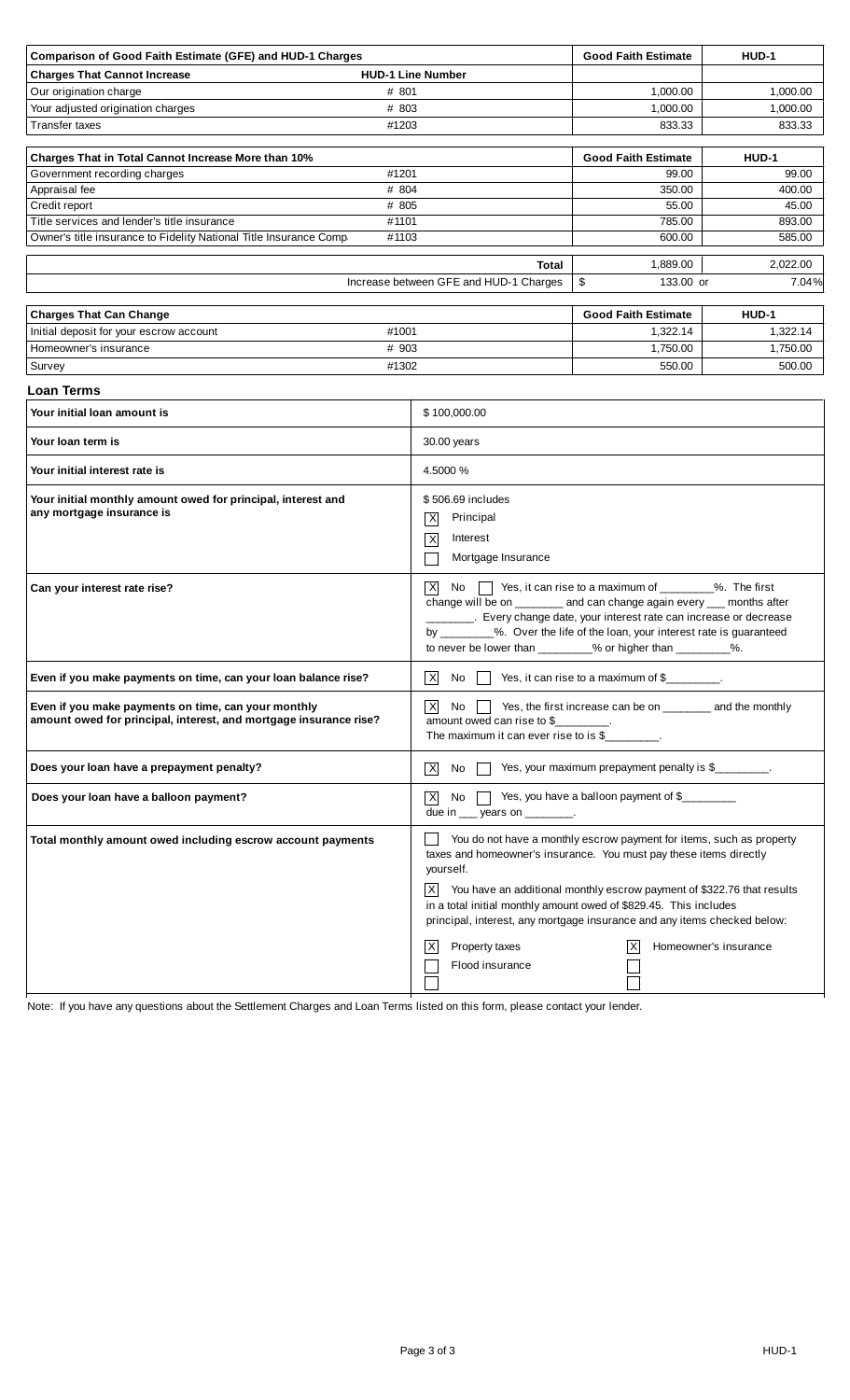T

| Borrower(s): John F. Doe and Jane E. Doe                                                                                                                                                                                                                             | Seller(s): Joe S. Title                |               |
|----------------------------------------------------------------------------------------------------------------------------------------------------------------------------------------------------------------------------------------------------------------------|----------------------------------------|---------------|
| Lender: Bank of Roanoke<br>Settlement Agent: Covenant Real Estate Services, LLC<br>(540)404-3213<br>Place of Settlement: 1626 Apperson Drive, Ste. C<br>Salem, VA 24153<br>Settlement Date: August 31, 8201<br>Property Location: 1425 XYZ Lane<br>Roanoke, VA 24015 |                                        |               |
| <b>Seller Loan Payoff Details</b>                                                                                                                                                                                                                                    |                                        |               |
| <b>Payoff First Mortgage</b><br>to ABC Bank                                                                                                                                                                                                                          |                                        |               |
| Loan Payoff<br>As of<br><b>Total Additional Interest</b><br>days $@$                                                                                                                                                                                                 | Per Diem                               |               |
| 89,500.22<br><b>Total Loan Payoff</b>                                                                                                                                                                                                                                |                                        |               |
| <b>Adjusted Origination Charge Details</b>                                                                                                                                                                                                                           |                                        |               |
| <b>Origination Charge</b><br><b>Origination Fee</b><br>to Bank of Roanoke                                                                                                                                                                                            |                                        | 1,000.00      |
|                                                                                                                                                                                                                                                                      | Total \$                               | 1,000.00      |
| Origination Credit/Charge (points) for the specific interest rate chosen                                                                                                                                                                                             | Total \$                               |               |
|                                                                                                                                                                                                                                                                      | <b>Adjusted Origination Charges \$</b> | 1,000.00      |
| <b>Reserves Deposited with Lender</b>                                                                                                                                                                                                                                |                                        |               |
| Homeowner's Insurance                                                                                                                                                                                                                                                |                                        | 437.49        |
| 3.000 at 145.83 per month<br>5.000 at 176.93 per month                                                                                                                                                                                                               |                                        | 884.65        |
|                                                                                                                                                                                                                                                                      | Total \$                               | 1,322.14      |
| <b>Title Services and Lender's Title Insurance Details</b>                                                                                                                                                                                                           | <b>BORROWER</b>                        | <b>SELLER</b> |
| <b>Settlement Fee</b><br>to Covenant Real Estate Services, LLC                                                                                                                                                                                                       | 500.00                                 |               |
| <b>Title Search Fee</b><br>to Title Exams Inc                                                                                                                                                                                                                        | 125.00                                 |               |
| <b>CPL Fee</b><br><b>Fidelity National Title Insurance Company</b><br>to                                                                                                                                                                                             | 20.00                                  |               |
| Update and Recording Fee<br>to Covenant Real Estate Services, LLC                                                                                                                                                                                                    | 40.00                                  |               |
| Lender's title insurance<br>to Fidelity National Title Insurance Company                                                                                                                                                                                             | 208.00                                 |               |

**WARNING: It is a crime to knowingly make false statements to the United States on this or any similar form. Penalties upon conviction can include a fine and imprisonment. For details see: Title 18 U.S. Code Section 1001 and Section 1010.**